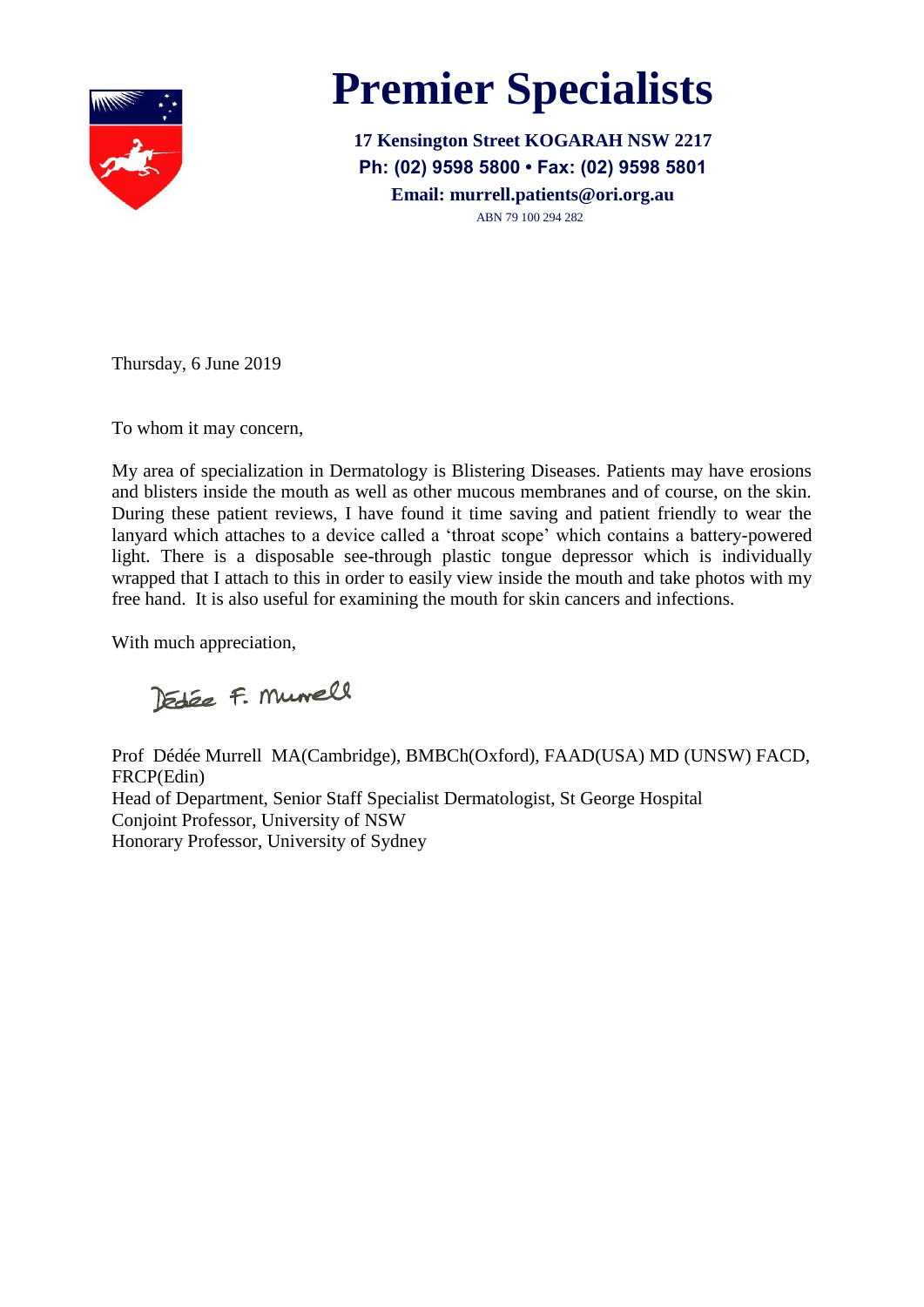



7/09/18

### **In support and endorsement of 'Throat Scope'**

On behalf of the 'Senior Smiles' oral health program team from the University of Newcastle, Australia, I would like to provide product acknowledgement and endorsement of 'Throat Scope' the product.

'Senior Smiles' is a preventive oral health program operational in residential aged care facilities in Australia. The program is operated by trained oral health practitioners who provide onsite oral health risk assessments, oral health care plans, prevention, education and referral pathways for dental treatment for residents living in this environment.

The oral health practitioners working within this model use the 'Throat Scope' product and find that 'Throat Scope' illuminates the mouth and throat extremely well. The product is light, easily manipulated for clear vision and can be used by anyone working in an area where the mouth and throat are of interest.

'Throat Scope' is used in the 'Senior Smiles' oral health practitioners assessment toolkit for oral health risk assessments in the residential aged care environment and is of great value.

Kind regards,

Jellaco

Associate Professor Janet Wallace PhD, GCPTT, BOH, Dip DT, Dip BM, FADI Acting Head of Discipline, The University of Newcastle, Faculty of Health and Medicine, School of Health Sciences, Oral Health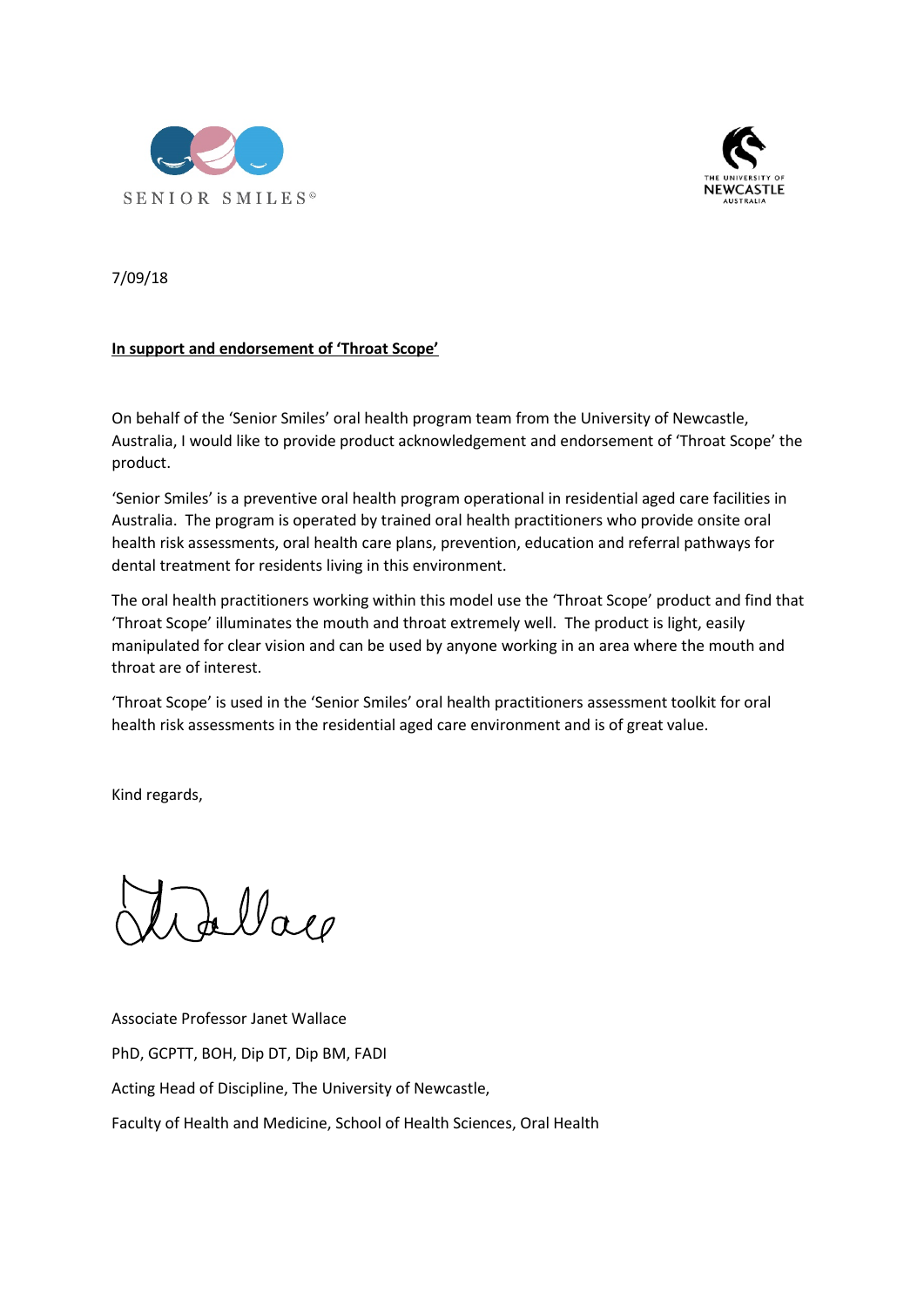

Ms Jennifer Holland CEO and Founder Throat Scope Holland Healthcare

8 January 2019

Dear Jennifer,

#### **Re: Throat Scope letter of recommendation**

CQUniversity's Bachelor of Oral Health course introduced the use of the Throat Scope into our off-campus clinical placements in 2018. The introduction of the illuminated blades has improved the Oral Health Therapy students' ability to illuminate the oral cavity during bedside oral health assessments in residential and aged care facilities (RACFs) and for intraoral photography.

The Throat Scope has also been utilised in oral health education visits to pre-schools and for desensitisation of a young child to the dental clinic environment. The light-up blade allows a novelty approach to demonstrating the process of assessing the oral cavity to an apprehensive child.

The use of the Throat Scope in dentistry and for increased oral health awareness is revolutionary. Furthermore, access to the Throat Scope for the general public for oral pathology assessment may possibly have the potential to improve early detection of oral pathology.

Thank you Throat Scope for illuminating the intra-oral environment for our academic staff, our allied health colleagues, clinical supervisors, students, patients, nursing home residents and pre-school children.

Yours faithfully,

Leonie Short

Associate Professor Leonie M. Short Head of Course, Bachelor of Oral Health School of Health, Medical and Applied Sciences CQUniversity Australia Bruce Highway ROCKHAMPTON QLD 4702 Tel: +61 (0)7 4923 2831 Fax: +61 (0)7 4930 9209 Mob: 0407 694 874 Email: [l.m.short@cqu.edu.au](mailto:l.m.short@cqu.edu.au)